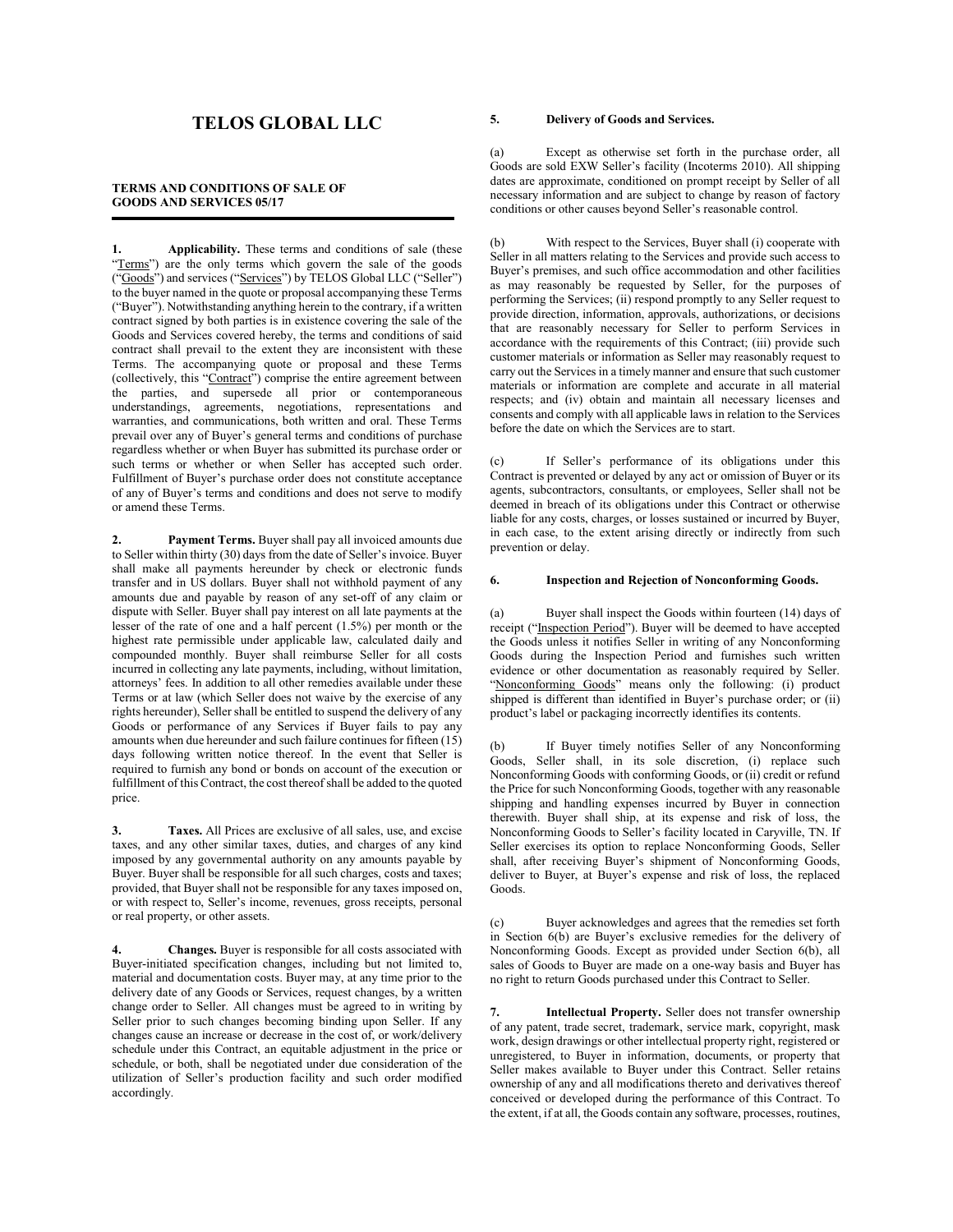proprietary information or other intellectual property belonging to Seller, Seller grants to Buyer a limited, non-exclusive, royalty-free license to use such intellectual property internally in conjunction with its use of the Goods and for no other purpose.

8. Confidential Information; Use of Specifications and Drawings. Trade secrets, specifications, drawings, notes, instructions, engineering data and analyses, compositions of matter, financial data, and other technical and business data which are owned, supplied or disclosed by Seller or Seller's agents, representatives or subcontractors or sub-suppliers in connection with this Contract, in each case that are marked or otherwise identified (orally or in writing) as confidential or where their confidential nature is apparent at the time of disclosure ("Confidential Information"), will be deemed confidential and proprietary to, and remain the sole property of Seller or Seller's agents, representatives or sub-contractor, or sub-supplier, as the case may be. Buyer may not disclose Confidential Information or use Confidential Information for any purpose other than as contemplated under this Contract. Upon request by Seller, Buyer will promptly return or destroy the original and all copies of Confidential Information received. Buyer shall not use the Confidential Information in whole or in part, including without limitation drawings prepared by Seller, to procure goods from any third party or affiliate.

9. Title; Risk of Loss. Title and risk of loss passes to Buyer upon delivery of the Goods at the Delivery Point. As collateral security for the payment of the purchase price of the Goods, Buyer hereby grants to Seller a lien on and security interest in and to all of the right, title and interest of Buyer in, to and under the Goods, wherever located, and whether now existing or hereafter arising or acquired from time to time, and in all accessions thereto and replacements or modifications thereof, as well as all proceeds (including insurance proceeds) of the foregoing. The security interest granted under this provision constitutes a purchase money security interest.

### 10. Limited Warranty.

(a) Seller warrants to Buyer that the Goods sold under this Contract and paid for by Buyer shall conform to Seller's specifications set forth in the Contract and be free from material defects in material and workmanship under normal use and maintenance for a period of twelve (12) months from the date of shipment of the Goods. This warranty does not cover consumables and excludes defects to the extent caused by normal wear and tear, abuse or misuse, or by operation outside of the prescribed performance specifications. Seller makes no warranty whatsoever with respect to accessories or components not supplied by Seller or the inclusion of the Goods supplied by Seller into Buyer's manufacturing process.

(b) Seller warrants to Buyer that it shall perform the Services using personnel of required skill, experience, and qualifications and in a professional and workmanlike manner in accordance with generally recognized industry standards for similar services and shall devote adequate resources to meet its obligations under this Contract.

(c) EXCEPT FOR THE WARRANTIES SET FORTH IN SECTIONS 10(A), (B) and (H), SELLER MAKES NO WARRANTY WHATSOEVER WITH RESPECT TO THE GOODS OR SERVICES, INCLUDING ANY (a) WARRANTY OF MERCHANTABILITY; (b) WARRANTY OF TITLE; OR (c) WARRANTY OF FITNESS FOR A PARTICULAR PURPOSE, WHETHER EXPRESS OR IMPLIED BY LAW, COURSE OF DEALING, COURSE OF PERFORMANCE, USAGE OF TRADE OR OTHERWISE, AND INCLUDING FURTHER, ANY WARRANTIES OR CONTRACTUAL LANGUAGE SET FORTH IN BUYER'S PURCHASE ORDER, REQUISITION OR OTHER SIMILAR DOCUMENTATION UNLESS SUCH LANGUAGE

#### SPECIFICALLY REFERENCES THIS PROVISION AND IS ACKNOWLEDGED BY BOTH PARTIES IN WRITING.

(d) The Seller shall not be liable for a breach of the warranties set forth in Section 10(a) or Section 10(b) unless: (i) Buyer gives written notice of the defective Goods or Services, as the case may be, reasonably described, to Seller within fourteen (14) days of the time when Buyer discovers or ought to have discovered the defect; (ii) if applicable, Seller is given a reasonable opportunity after receiving the notice of breach of the warranty set forth in Section 10(a) to examine such Goods and Buyer (if requested to do so by Seller) returns such Goods to Seller's place of business at Seller's cost for the examination to take place there; and (iii) Seller reasonably verifies Buyer's claim that the Goods or Services are defective.

(e) The Seller shall not be liable for a breach of the warranty set forth in Section 10(a) or Section 10(b) if: (i) Buyer makes any further use of such Goods after giving such notice; (ii) the defect arises because Buyer failed to follow Seller's oral or written instructions as to the storage, installation, commissioning, use or maintenance of the Goods; or (iii) Buyer alters or repairs such Goods without the prior written consent of Seller.

(f) With respect to any Goods subject to a claim under the warranty set forth in Section 10(a), Seller shall, in its sole discretion, either: (i) repair or replace such Goods (or the defective part) or (ii) credit or refund the price of such Goods at the pro rata contract rate provided that, if Seller so requests, Buyer shall, at Seller's expense, return such Goods to Seller. With respect to any Services subject to a claim under the warranty set forth in Section 10(b), Seller shall, in its sole discretion, either: (i) repair or re-perform the applicable Services or (ii) credit or refund the price of such Services at the pro rata contract rate. If Seller determines, in its reasonable discretion, that it is unable to remedy a defect or nonconformity covered by the warranties set forth in Section  $10(a)$  or Section  $10(b)$  above, and such defect or nonconformity substantially affects the scope of work to be performed by Seller hereunder, then Buyer shall be entitled to compensation for the reduced value of the Goods or Services as a result of such defect or non-conformity. The remedies set forth in this Section 10(f) are subject to Section 10(d) and Section 10(e) above.

(g) Seller also warrants to Buyer that the Goods sold under this Contract and paid for by Buyer shall not infringe any intellectual property rights of a third party. Buyer's sole remedy for breach of this intellectual property warranty shall be for Seller to either (a) provide an alternative technical solution or replace the infringing Good (or affected part) with modified or substituted Good (or part) that does not violate such third party intellectual property and that is qualitatively and functionally at least the equivalent of the affected Good (or part thereof), or (b) obtain a license under the intellectual property that allows Buyer to use and maintain the Good.

(h) THE REMEDIES SET FORTH IN SECTION 10(F) AND SECTION 10(G) SHALL BE THE BUYER'S SOLE AND EXCLUSIVE REMEDY AND SELLER'S ENTIRE LIABILITY FOR ANY BREACH OF THE LIMITED WARRANTIES SET FORTH IN SECTIONS 10(A), (B) AND (G), RESPECTIVELY.

#### 11. Limitation of Liability.

(a) IN NO EVENT SHALL SELLER BE LIABLE TO BUYER OR ANY THIRD PARTY FOR ANY LOSS OF USE, REVENUE OR PROFIT OR LOSS OF DATA OR DIMINUTION IN VALUE, OR FOR ANY CONSEQUENTIAL, INDIRECT, INCIDENTAL, SPECIAL, EXEMPLARY, OR PUNITIVE DAMAGES WHETHER ARISING OUT OF BREACH OF CONTRACT, TORT (INCLUDING NEGLIGENCE), OR OTHERWISE, REGARDLESS OF WHETHER SUCH DAMAGES